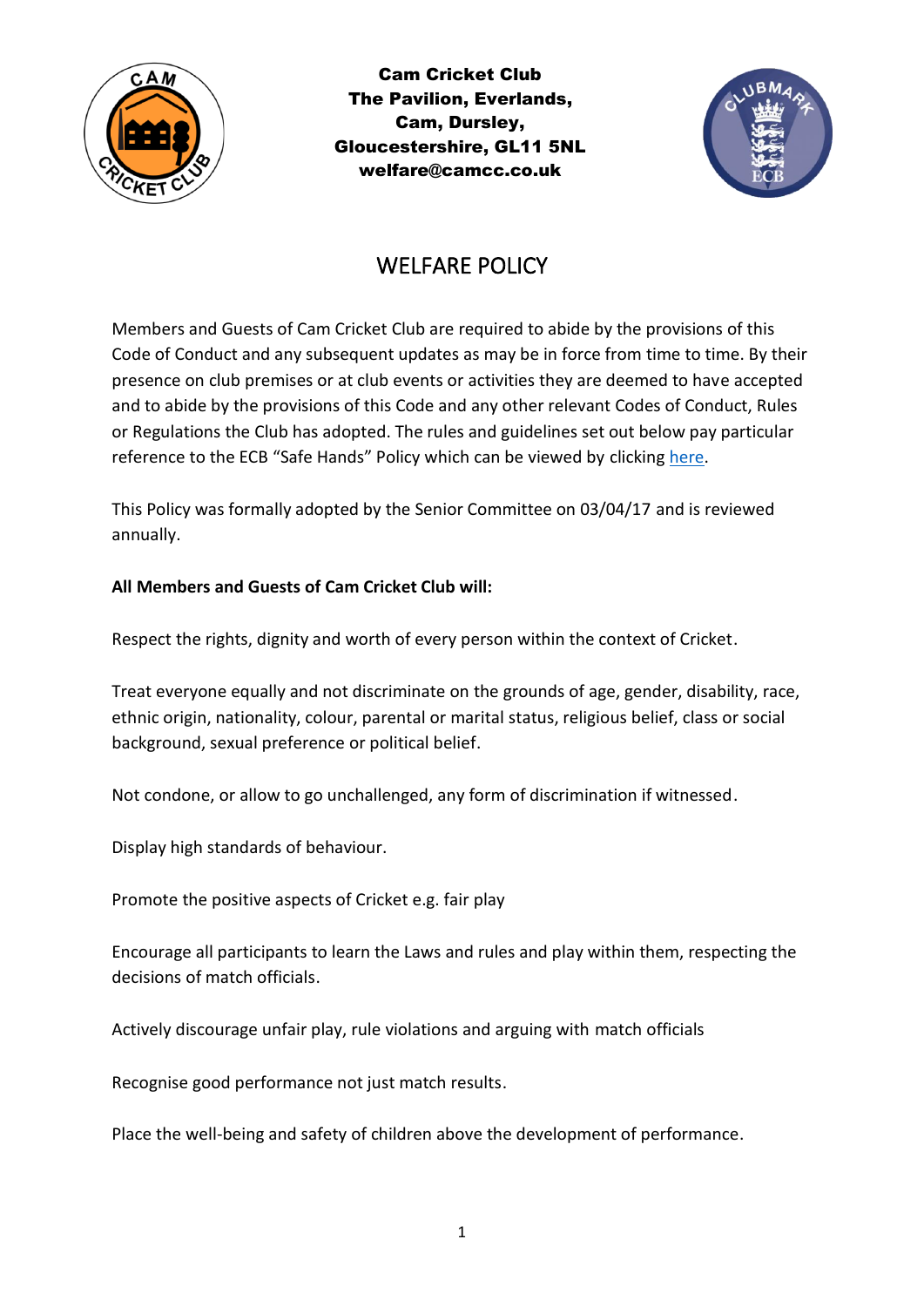

Cam Cricket Club The Pavilion, Everlands, Cam, Dursley, Gloucestershire, GL11 5NL welfare@camcc.co.uk



Ensure that activities are appropriate for the age, maturity, experience and ability of the individual.

Respect children's opinions when making decisions about their participation in Cricket. Not smoke, drink or use banned substances whilst actively working with children in the Club.

Not provide children with alcohol when they are under the care of the Club.

Follow ECB guidelines set out in the 'Safe Hands – Cricket's Policy for Safeguarding Children' and any other relevant guidelines issued.

Report any concerns in relation to a child, following reporting procedures laid down by the ECB.

## **Club Officers and Appointed Volunteers:**

In addition to the above all club officers and appointed volunteers should

Have been appropriately vetted, if required, before taking on their role. A list of positions requiring vetting is available on ECB's Safe Hands Policy for Safe Guarding Children.

Hold relevant qualifications and be covered by appropriate insurance.

Always work in an open environment (i.e. avoid private or unobserved situations and encourage an open environment)

Inform Players and Parents of the requirements of Cricket.

Know and understand the ECB's 'Safe Hands – Cricket's Policy for Safeguarding Children'. Develop an appropriate working relationship with young players, based on mutual trust and respect.

Ensure that physical contact is appropriate and necessary and is carried out within recommended guidelines with the young player's full consent and approval.

Not engage in any form of sexually related contact or behaviour with a young player. The ECB adopts the Home Office guidelines which recommend the principle -"People in positions of trust and authority do not have sexual relationships with 16-17 year olds in their care"

Attend appropriate training to keep up to date with their role, especially that relating to the Safeguarding of children.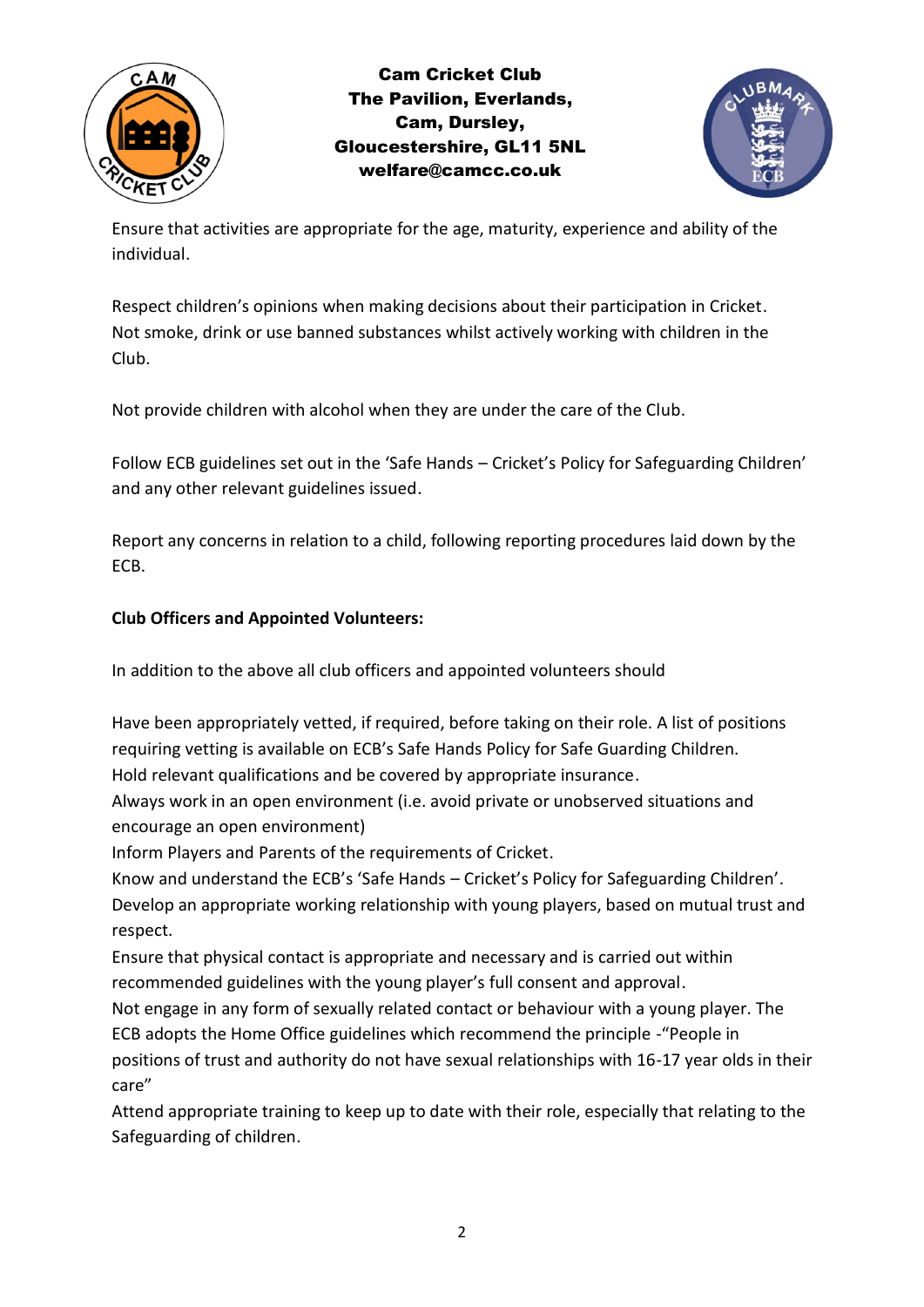

Cam Cricket Club The Pavilion, Everlands, Cam, Dursley, Gloucestershire, GL11 5NL welfare@camcc.co.uk



Ensure that all contact with juniors is done via parents/guardians and not directly with the junior. This includes use of social media where any contact must be done on an open and transparent platform.

If a breach of the provisions or principles of this Code occurs or is reasonably suspected to have occurred the Club reserves the right to take such action as it deems appropriate, including but not limited to asking the person responsible for the breach to leave the Club premises. Any disciplinary or complaint hearings in connection with a breach of these rules shall be dealt with in accordance with the disciplinary procedure as set out in the Club constitution or Cricket Section Regulations as may be amended from time to time.

## **Code of Conduct for Young People**

Cam Cricket Club is fully committed to safeguarding and promoting the wellbeing of all its members.

Cam Cricket Club believes that it is important that members, coaches, administrators and parents, carers or guardians associated with the club should, at all times, show respect and understanding for the safety and welfare of others.

Therefore, members are encouraged to be open at all times and to share any concerns or complaints that they may have about any aspect of the club with the appropriate club official.

As a member of Cam Cricket Club, you are expected to abide by the following junior code of conduct:

All members must play within the rules and respect officials and their decisions. All members must respect the rights, dignity and worth of all participants regardless of gender, ability, cultural or ethnic background or religion.

Members should keep to agreed timings for training and competitions or inform their coach if they are going to be late.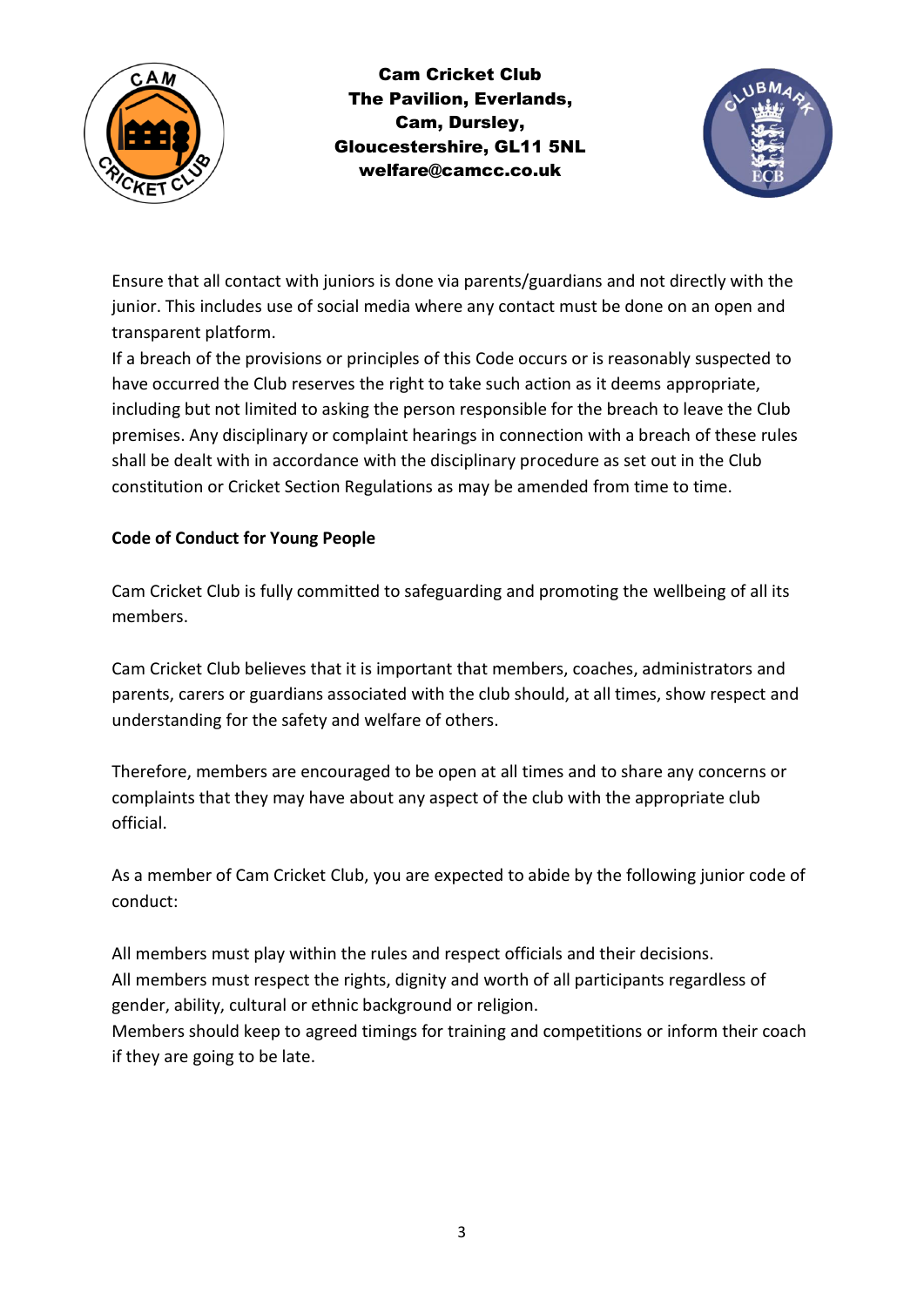

Cam Cricket Club The Pavilion, Everlands, Cam, Dursley, Gloucestershire, GL11 5NL welfare@camcc.co.uk



Members must wear suitable kit –appropriate protective equipment, appropriate clothing for the weather conditions – for training and match sessions, as agreed with the associated coach.

Members must pay any fees for training or events promptly.

Junior members are not allowed to smoke on club premises or whilst representing the club at competitions.

Junior members are not allowed to consume alcohol or drugs of any kind on the Club premises or whilst representing the Club.

All parents should also note the following:

1) The ECB recommends that all drivers transporting children on behalf of the club are appropriately qualified to drive and insured to provide such transport. Cam Cricket Club cannot monitor this and it is the parent/guardians responsibility to ensure the child is transported in a safe manner to cricket grounds both home and away and to ensure that they are collected at the agreed time.

2) All parents should be aware that on occasions young people may have to shower in changing rooms containing adults such as in Open Age cricket. The club policy is for adults to shower and change at different times within the facility as per the ECB guidelines. Parents should be aware that juniors and adults may have to share the same facility in open age cricket and must raise any concerns or objections to club.

3) Cam Cricket Club will keep Personal Player Profile forms electronically. This information is collected at the registration process and includes emergency contact numbers and medical information. This information will be readily available for all coaches as appropriate. Cam Cricket Club will endeavour to ensure this information is kept safe and limited to those who need it.

4) All photographs etc. are regarded as "personal data". Cam Cricket Club attempts to ensure that such data is processed in accordance with the principles within the Data Protection Act and within the ECB guidance on photography and video camera guidelines. Any parent that doesn't wish their child to be photographed and/or identified must make this known to an official of the club.

5) All adults who work with children at Cam Cricket Club, must be recruited appropriately which includes being vetted for their suitability to work with children. Cam Cricket Club Vetting Procedures include the use of the Disclosure and Barring Service (DBS) checks. There is no cost to the individual and is handled within the club by the Club Welfare & Safeguarding Officers.